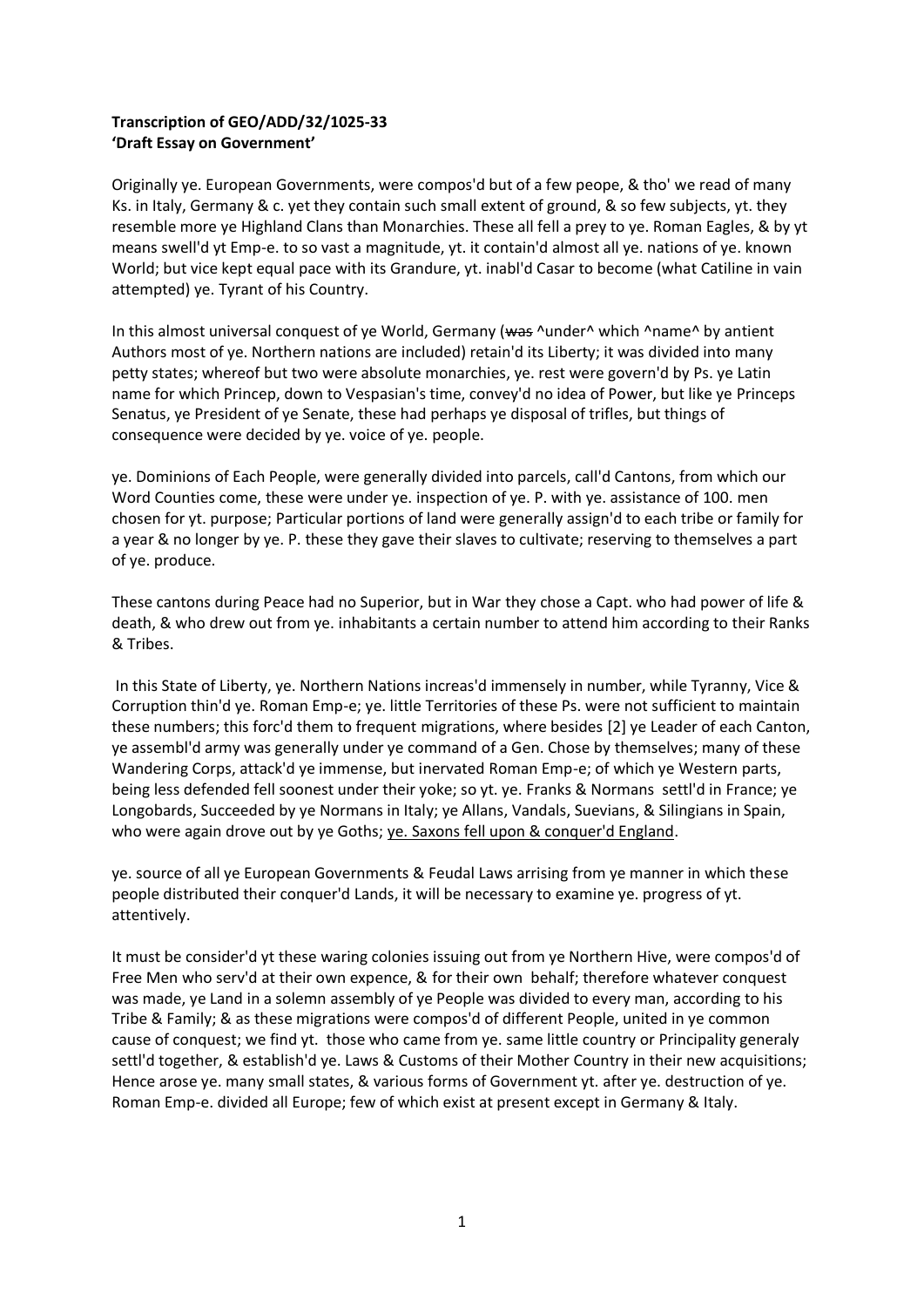In ye. Division of these Lands, they follow'd their own method us'd in ye. Cantons which was before taken notice of yt. is they were given for a year & ye. possessors let them out with a certain reserve of ye produce; hence arose ye ^Feudal^ distinction, of *Dominum utile*, & *Dominium directum*.

These Grants for years or for life, were afterwards call'd Beneficia in ye. Reign of Clovis; & some with probability think they acquir'd ye. names feudes in ye. constitutions of Charles ye. Gross an. 884.

Among many opinions relating to ye. derivation of ye. word feude, ye. most probable one is yt. of its coming from ye. ^Teutonick^ German words fee, as in our language fee or gift; & of possession. [3]

### words fee, as in our language fee or gift; & of, possession

These people naturally establish'd ye. same government in their new territories they had been us'd to at home. Their gen-s or leaders became ye. teporary administrators of Justice, as their Ps. in Germany. These Officers were distinguishd by ye. Latin Authors, & by ye. victorious Nations themselves by various names. ye. Ps. nam'd by Tacitus are call'd Greaves, yt. is Judges in ye. German Laws. These were generally Old Men, & were stil'd in ye. beginning of ye. English Saxon government Eldermen ; in France, Italy, & Spain they were denominated from ye. Latin Word Segnior, which is ye. root of our word us'd since ye. conquest of Seignory, a senonimous term for Lordship; & in ye. subdivisions of many of this country into Tithings, Hundreds, or Towns; these districts had Judges, call'd Ledgraves, Letgraves, Tungraves, & c. & thus in Germany ye. Judges of ye. Boro, & Marches, were call'd Burgraves & Margraves.

As to ye. word Princeps Writers of ye. middle age, make it in ye. Saxon Language Elderman, after ye. conquest it comprehended Bish-s, Abbots, & Nobles; for Eadmerus in his History make Henry I. summons, his Bish, Abbots & Ps. of ye. K-m. to do Homage to his son William.

Comes we no name of Office or dignity, till Constantine gave it to ye. of Office, & ye. same signification is ye. Teutonick word Grave.

Dux was applied to ye. same people as Comes, with this difference yt. one was in a Military capacity, & ye. latter in a Civil.

ye. followers of these Gen-s. were call'd by ye. Feudal Writers Vassals, deriv'd form ye. name they had in Germany Gesell; these also had a share on ye. govern. of their conquests.

ye. Custom of these Northern Invadors was to divide ye conquer'd Country into three parts, one of which they left to ye. antient Possessors, who they never mixt ^them^ with their people nor suffer'd ^them^ to share in govern. this by ye. antient writers was call'd sors Gothica, for it was practic'd by the Goths in Italy & Spain, & by ye. Franks in Gaul; & ye. Latin contemporary Writers call'd ye. two shares ye. Franks kept to themselves terra Satica, yt. left to ye. possessors allodium, which word is deriv'd from ye. Teutonick tongue, where a is a negative particle, & Leude signifies persons link'd in Feudal tenures. Allodaric was therefore ^originally^ a name of reproach to distinguish ye. vanquish'd from ye. Conquerors; & tho' at first these peoples possessions were free from service, yet for security of possession [4] they frequently surrender'd their lands, to neighboring L'ds. & so receiv'd them back under feudal tenures &c. sometimes where they kept their lands ^possessions^ they put themselves under ye protection of Lds. whence came a frase often met with in doomsday book tenere in allodis.

As for slaves either made so by ye. Conquerors, or found so, they look'd upon them as part of their substance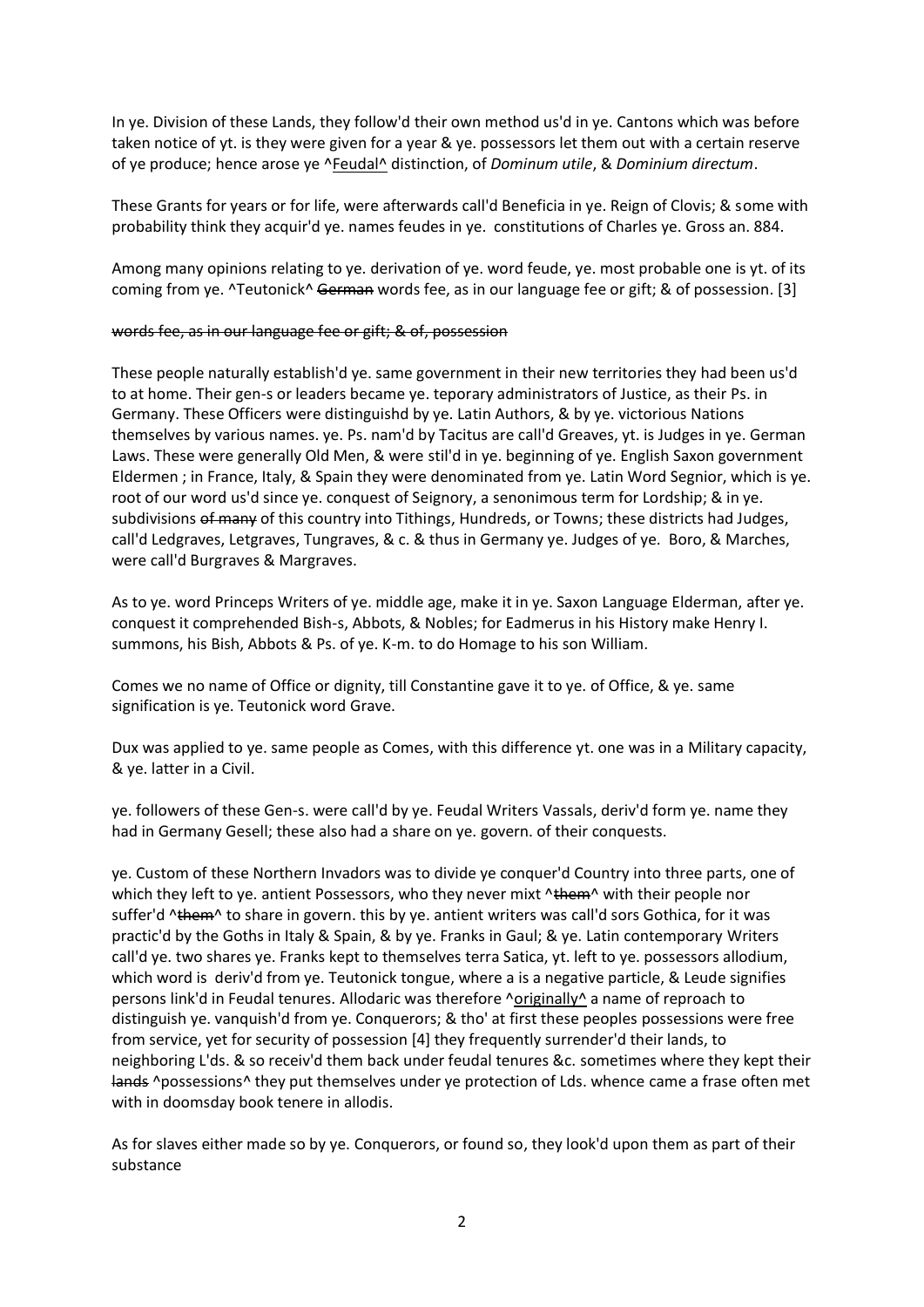ye. Principal if not only difference between new Govern-s sette'd by ye Conquerors, & ye. antient one they had liv'd under in Germany, was yt. they Priest or Leader became no longer annual as in ye Mother Country, for being in a continual State of War, it would not have been safe to have been often changing ye Gen.

In process of time these Leaders came to be call'd Ks. but yt. this was an innovation appears plainly from most modern nations taking ^deriving^ ye. name of K. from ye Latin.

In England yt. name is of Saxon origin tho' ye. first Saxon Leaders yt. invaded this Country, were call'd Hertoge, for ye. old Teutonick Word Here, signifying publick & toge, Gen., & this idea of Gen. of ye. Publick, seems to be ye. only one these Nations had of a K. for ye Longobards who gave they name to Lombardy, chang'd their P. into 30 Ds. & yet in time of war elected one Gen. who did not in ye. least infringe ye. rights of any of these Ducal Powers.

After ye assumption of a Regal title their still continued assemblies of ye. people, as in Germany, to consider of ye. common Good; these were in England & France call'd Parl-s. in Spain Cortes, & in Germany & Poland, Diets; in Latin Placitum, Carits, maleum, but more commonly colloquium.

From what has been said of ye. distribution of ye. conquer'd Lands, it must necessarily follow, yt. from ye. Different circumstances of ye. Conquerors, several Changes must have happen'd. time has produc'd two great one's; one in ye. interests of ye feoffees, ye. other in ? ye Vassalage ^services^ since known by ye. name of tenures.

As to ye. first ye. increase of ye. people, ye. cultivation of ye Lands, & ye great elegancy of life, yt. gradually introduc'd itself, made ye. superiors desire to secure ye. possession of their Estates, & ye. Vassals to make their settlements more durable. [5]

These tenures ^Rights^ therefore grew from annual to be given for life, & were enlarg'd afterwards into estates of inheritage.

This change in ye. feoffees produc'd, two other considerable alterations in Govern. Ye first it is ye. foundation of ye. Hereditary K. ships & Nobility over Europe; secondly ye. Country being wholy apropriated, people who had not land were oblig'd for a maintenance, to invent various methods, to indulge, & support, ye. case & Luxury of ye. Rich; Hence arrose ye. encouragements of Sciences, Arts & Trades, follow'd by innumerable, Towns, Cities, & Boroughs throughout all Europe.

ye. second great alteration we mentiond was in ye. tenures. These were Services annexd to Estates & at first were few, but in after ages were extremly multipli'd, thus as in the 1st devision of ye Lands each private person had his share allotted by ye whole; so the discendants of these 1st conquerors were undoubtedly bound to military services in time of war, for the good of the whole Community, the greater portions, given to the Principal persons, since call'd Countys; was bestow'd by the whole people; this again was parcell'd out by him with the consent of the whole nation, to individuals of his immediate tribe; as therefore the chief of the county held his position, from the people & the Prince who commanded his was call'd Baron service; that of his tribe to him military tenure, & the obligations of all to the nations fealty. It is uncertain how these tenures, were at first fixd. in later ages they were annex'd to the Estates; fealty by oath, was instituted] when first feuds were made hereditary. & were common in 1020.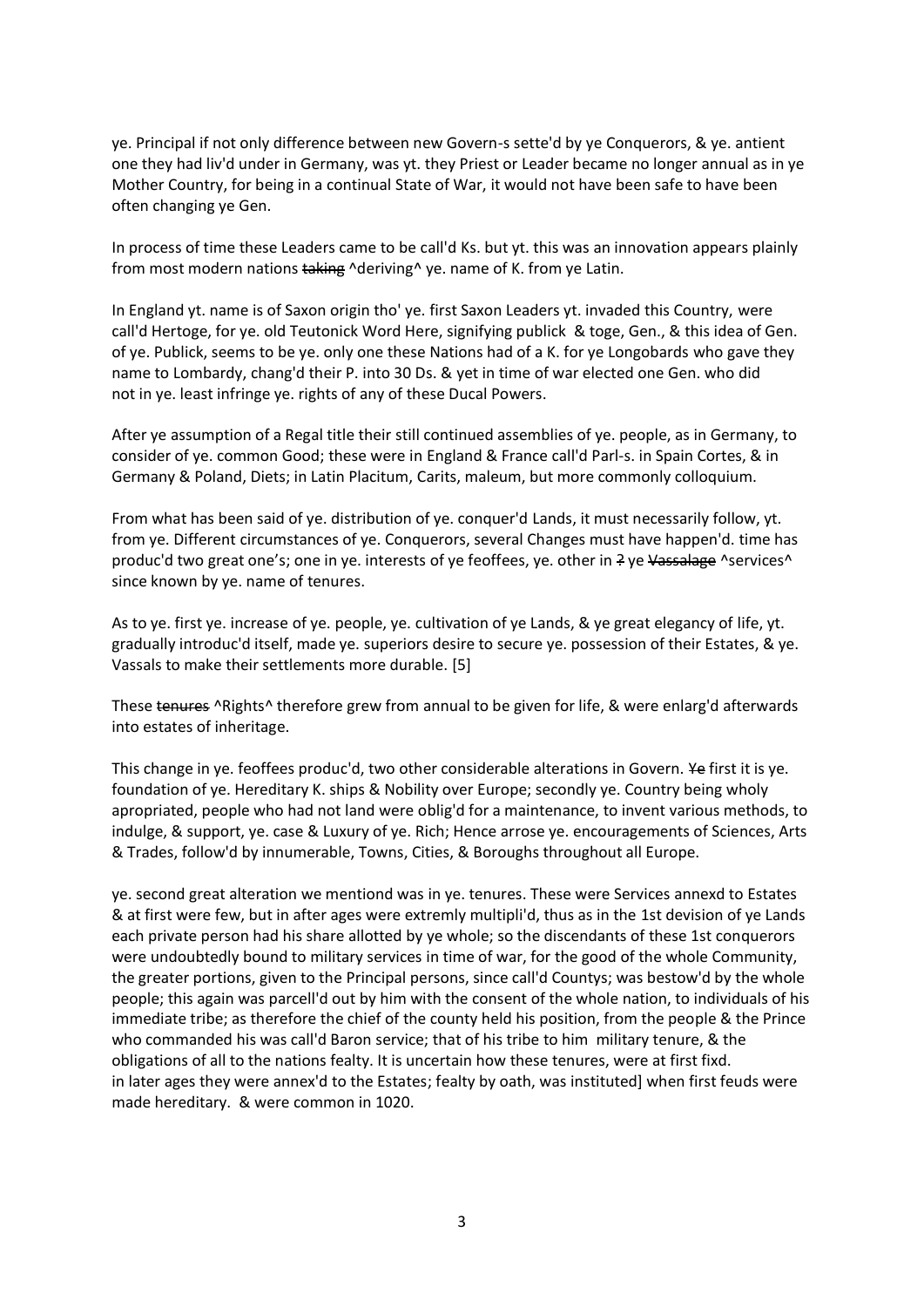when once feuds became hereditary many disputes happend betwixt the Lords ^Superiors^ & Vassalls; & betwixt the Superiors ^Vassalls^ themselves, this occasion'd many various rules & determinations, which collected, have taken the name of the feudal law, by which all disputes, of that nature, were for many ages granted  $\gamma$ . the history of changes happening in those laws would be in recalling the description of the various changes that have happened in the European countrys; here then wee end this generall history, & after a few observations; come to the antient state of this Country. [6]

the Contract betwixt the Governours, &Govern'd, the powr of the magistrate, & obedience of the people, the measure of power belonging to the great Lordship of the Realm, & the lesser Lordships have all their foundation in the two following observations; 1st as the Conquerors were the masters of the Country, no body could have posession of any peice of Land, without the owners consent, & under the terms he pleas'd to fix; hence arose a territorial Jurisdiction, & a right to control the actions of those who were not of the community, as well as of those who were ---------- ---------

2dly as these Victorious Nations were Voluntary Societys the majority had the right to regulate the actions of individuals while they continu'd members of the society. this appears to have been the state of the originall contract betwixt Prince and People ???; Superior & Vassal, ^& of^ individuals with regard to the whole community / afterwards when all judges were regulated by the feudal laws; they were enforced by [[unclear]] oaths; &; of which the most Sacred was that taken by the Prince at his coronation, (before which he was not even after the demise of His Predeccesor; call'd King,) and the oath of fealty taken by the Peers; which oath the Peers in Henry 6th's time, did not take ^ consent to ^ till the King. had taken his; from hence is deriv'd in this & most other Kingdoms the oaths of Allegiance, which have of late been extended, to the Successors as well as to the King himself.

ye. Peers of what denomination soever, held originally of ye. Publick as well as of ye. K. & ow'd homage & fealty to ye. community, as ye. German Ps. do at this day to ye. Emp-e, not ye. Emp. this will appear from ye. following reasons;

I. ye. armies of these conquerors were as we have seen made up of different Nations under their respective Leaders, with one Gen. commanding ye. whole: ye. Successors [7] of this Gen. became K. & those of ye. Leaders Nobility or Peers. Now as ye. Gen was only during ye. war; he had no right to ye. peoples allegiance & still less so in time of peace, for then his power terminated.

II. Property was in ye. collective body, & tho they parted with ye. Dominium Utile, they retain'd ye. Dominium Directum, to which only homage & fealty are due.

III. In controverted Rights of Baronies & c. ye. decision was never antiently claim'd by ye. K; which it would have been if given by him

IV. ye. Services annex'd to Feudes, is like homage & fealty in lieu of ye. land; so yt. if ye. tenure had been of ye. K. ye. Service would have been due to his private necessities. There are many instances to prove this; thus no K. could oblige his Peers to serve in wars for his own advantage. for by ye. feudal Law these servies were only due in Rebellions at home, & invasions from abroad; thus it is in Germany at present; & when any Peer refus'd to attend ye. K. ye. neglect was punishable, not by ye. K. alone, but with his Parl.

In cases where ye. B-s. assisted ye. K. either voluntarily or bound by duty, ye. conduct of ye. Army, was not left to his will alone for ye. vassals obey'd to orders but those of their own Chief,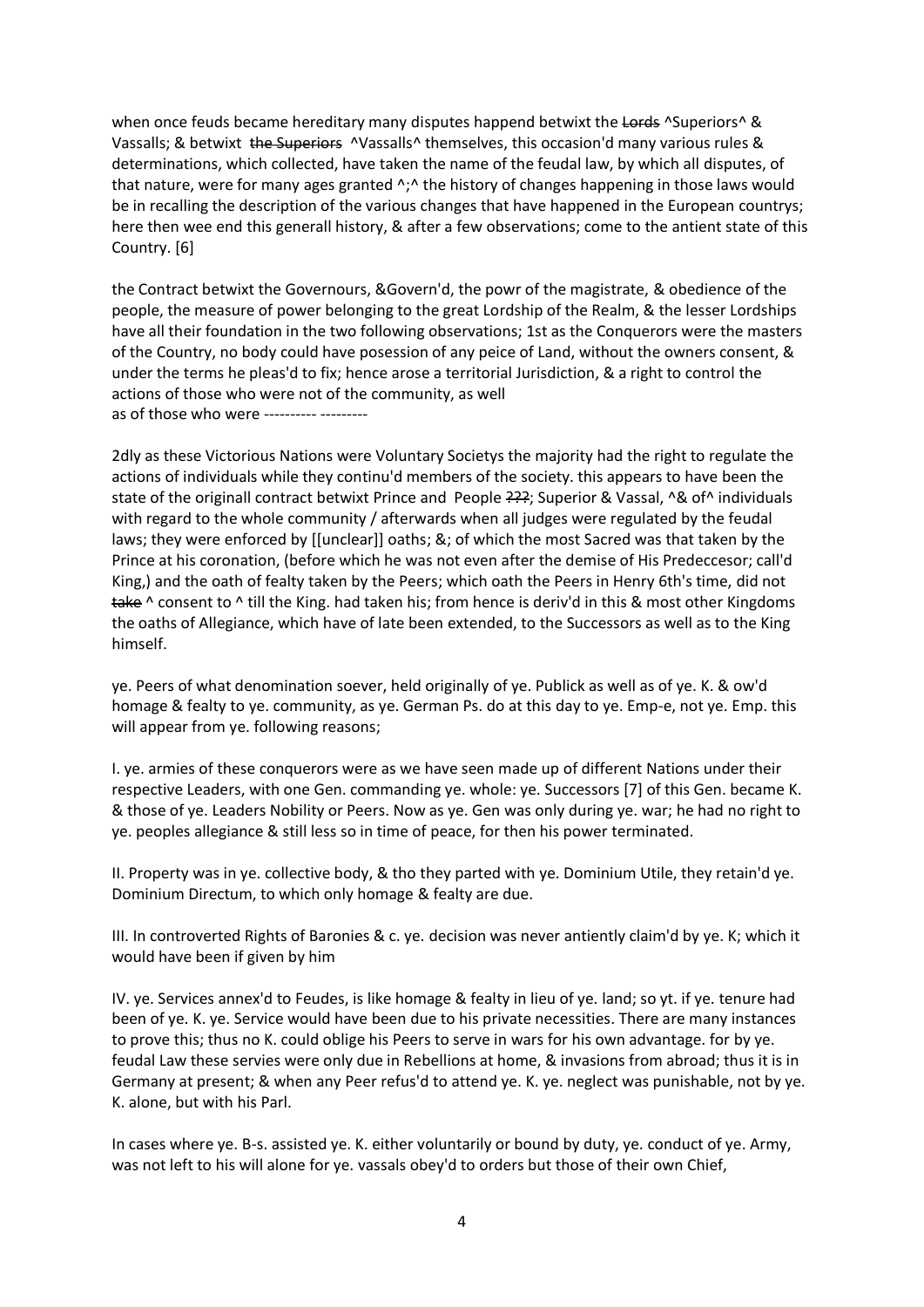who were not oblig'd to go unless he went.

Lastly these military services were solely due in time of invasion or Rebellion.

In this free State ye. German Nations continued till ye. Civil Law long buried was reviv'd, & then mistaken Ps. Made ye. Lex Regia, ye. ground of assuming despotism, & for yt. reason introduc'd yt. law into their K-ms. It prevails but too much over all Europe, but has been here unsuccessfully attempted, & therefore this Govern. comes nearest to ye. old Saxons idea of Liberty. [8]

# Of ye Legislature of England in particular

ye Saxons after conquering England divided into as many Shires, as ye Gen. or K. had companions, in Latin Cometes; these came laterly to be call'd shires, which were societies, like ye Cantons in Germany; thus things continued till ye disolution of ye Heptarchy in Alfred's Reign; for tho' some put yt event to Edgar yet time interveening between those two Ps. was so full of confusion there was no real settlement till Alfred. He is said by some to have been ye person who divided England, & yt may be true as to ye present divisions, or alterations of ye old; but 'tis certain he parcell'd out ye shires into Tythings or Laths, Hundreds or wapentakes, & them again into Tythings, or as some call'd them of old, Boroughs, tho' yt word is generally us'd for places yt send members to Parl.

As by Alfred's Laws all ye Inhabitants of a Tything were security for ye behaviour of one another; people run ye risk of death, who did not belong to some one of them.

ye people increasing spread themselves more & more into ye uninhabited parts of their Tythings; these new places of abode were call'd Hamlets, from ye Saxon words Ham, dwelling, & let, to assign.

ye Tythings were unequal, for they were formed founded on ye number of families & not on ye extent of Ground, ye Proprietors residing on their Estates, whence afterwards they were call Manours a manendo.

ye true meaning of Tything or ten families, is very difficult to explain; were they each of them what we call housekeepers many Counties would not have had above 3, or 400 Houses, which is impossible. Let it be observ'd yt ye Proprietors cultivated their lands by slaves, whom they supply'd with victuals for ye word Ld. is a greed by all to come from ye saxon Hlaford, which signifies a giver of bread; now tho' these labourers might live in different Houses as may be suppos'd from by ye frequent use of ye words cottani, bordaric & c. in domestay, yet they certainly were regarded as part of their Ld. family, so yt ten such families might make a very populace district; which is all ye sense we can give to ye word Tything from ye Saxon Tongue [9]

We may indeed add; yt in all probability, several handicraft, or trading people, associated themselves into companies, call'd by ye Saxons Guils, one of these companies was reckond for a family; some also of ye more eminent Merchants &c. might employ under them great numbers of artizans & slaves; it may therefore have often happen'd, yt a tything, here & there consisted, of ten towns or Boroughs.

By ye Saxon Laws, rank was annex'd to Possesion, for by according to them a Carl, yt is yeoman having 5 hides of land, a Church & a Hall, was equal to a Thane.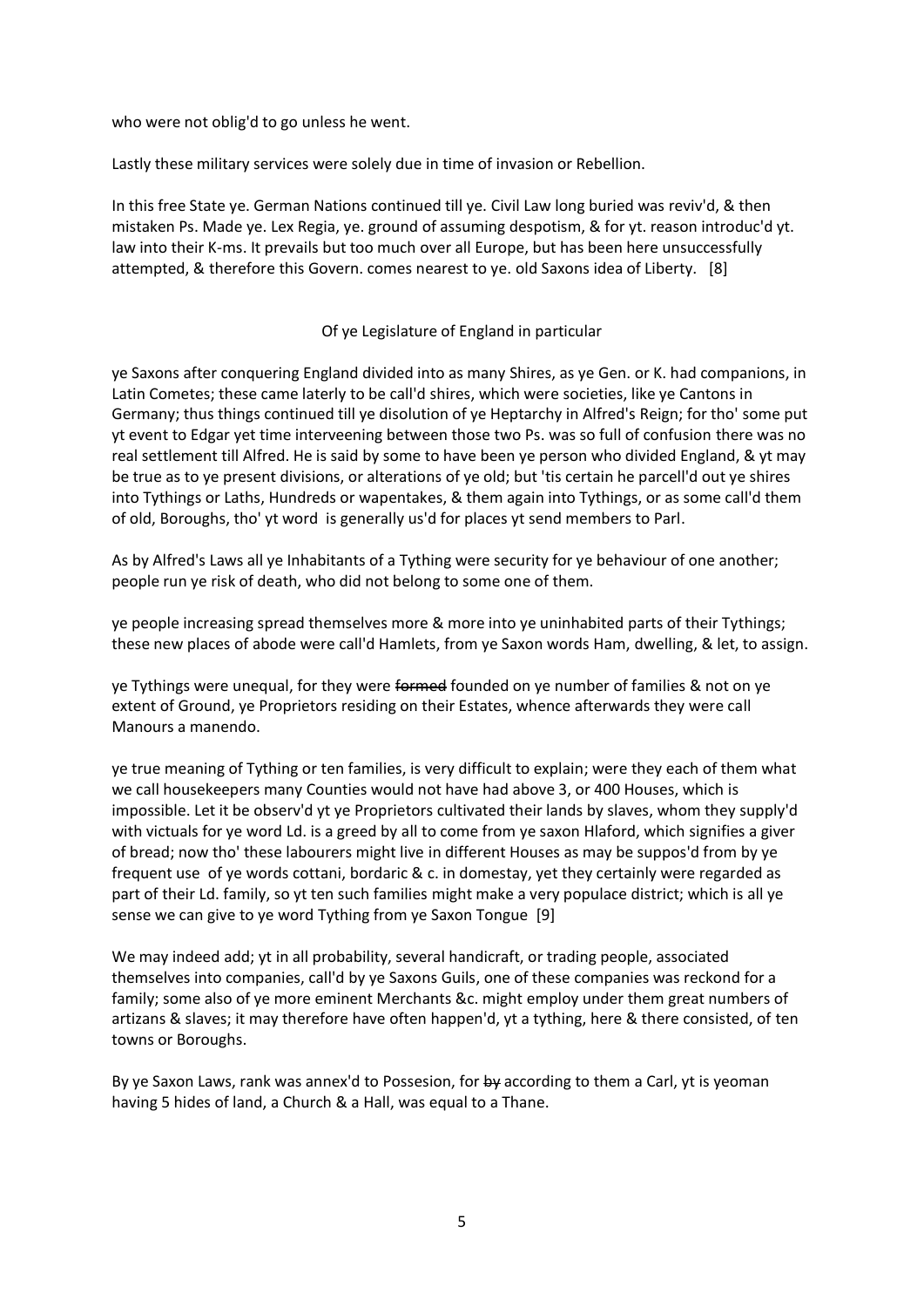again a Merchant crossing 3 times ye Sea on his own substance, was also equal to a Thane; From hence it follows yt trading Towns, or large societies, might very well be consider'd as possesors of Manours.

as in ye first distribution of Counties, we find no Magistrate but ye Elderman to preside, so in ye further division into Tythings, there were proper Magistrates appropriated to them, & chosen by ye Gen. Voice, such as Borgh holders, Head Boroughs Tything Men & c. Many of these Tythings had little Courts in themselves, for deciding controversies & c. These are mostly gone, but in London & some other places still subsist under ye name of Hustings; from ye Saxon words Hus, & ting, ye House of please.

all ye Saxon laity may be divided into Thanes, or Greaves, of ye Higher kind, & k. Thanes holding of ye k; under Thanes holding of ye; subjects; & Caorls, or yeomen.

after having mention'd ye various divisions of ye country, & ye different ranks of ye People; it will be proper next to consider, who among them were invested with ye Legislative power.

& 1st from what has been said already it does not appear to have been solely in ye Saxon Ks etc; ye Greatest sticklers for ye prerogative allow to have been in ye K. & Nobility tho' they exclude ye Commons, as Dr. Brady & c. those again who assert ye gen. right of ye people in govern. as Tyrrel & c. affirm, yt from ye first enterance of ye saxons every Landholder ^ etc^ assisted at ye Parls. thus in Kent where Henqist 1st settl'd all ye possessors of Land met to give their assent or dissent at ye making of Laws. This indeed cuts out ye Caorls, or yeomen from ye witenagemot & even ye Thanes, who being only tenants by serjdanty yt is possesing Lands in Lieu of wages for his services, he was only part of ye family of some one yt was a member [10]

Tho' these landholders, ever retain'd ye. right of being govern'd by Laws, to which their consent was necessary; yet when ye. people multiply'd & extended themselves far in ye. Country; it became impossible for every one of themto attend, so yt. then every Tything yt. is Borough, chose some person to attend ye. Witenagemot, to manage ye. interest of his own Society.

This Witenagemot, is thought by ye. Popular party to have consisted not only of E-s, Bish-s, & Abbots, but also of ye. persons who presided in each community, Tything & c. which opinion seems to make ye. Commons a constituent part of ye. Saxon Legislature.

For ye. proof of this there are several cotations brought from ye. Laws of ye. old Saxon K-s. thus Ina decrees with ye. Council of his Bish-s. Senators, et senioribus sapientibus postuli mei.

again in ye Peace betwixt Alfred & Guthrum it is declar'd to be ye. feudus yt. these k-s. & all ye. Wisemen of England, & every body yt. inhabited ye. Eastern part of England made together.

& in all ye. Saxon Laws ye ks. are said to have consulted with their antient or Wisemen, all which those who write for ye. people commons affirm to have been included ye Representatives of ye. people.

Of Parliaments after ye. Conquest.

No subject has been more debated, than William's, call'd mostly ye. Conqueror's right to England; some affirming yt. having conquer'd ye. Country, He superseded ye. Old Laws, & had a just right, to establish arbitrary power; others deny ye. conquest & consequently his right to despotism, but then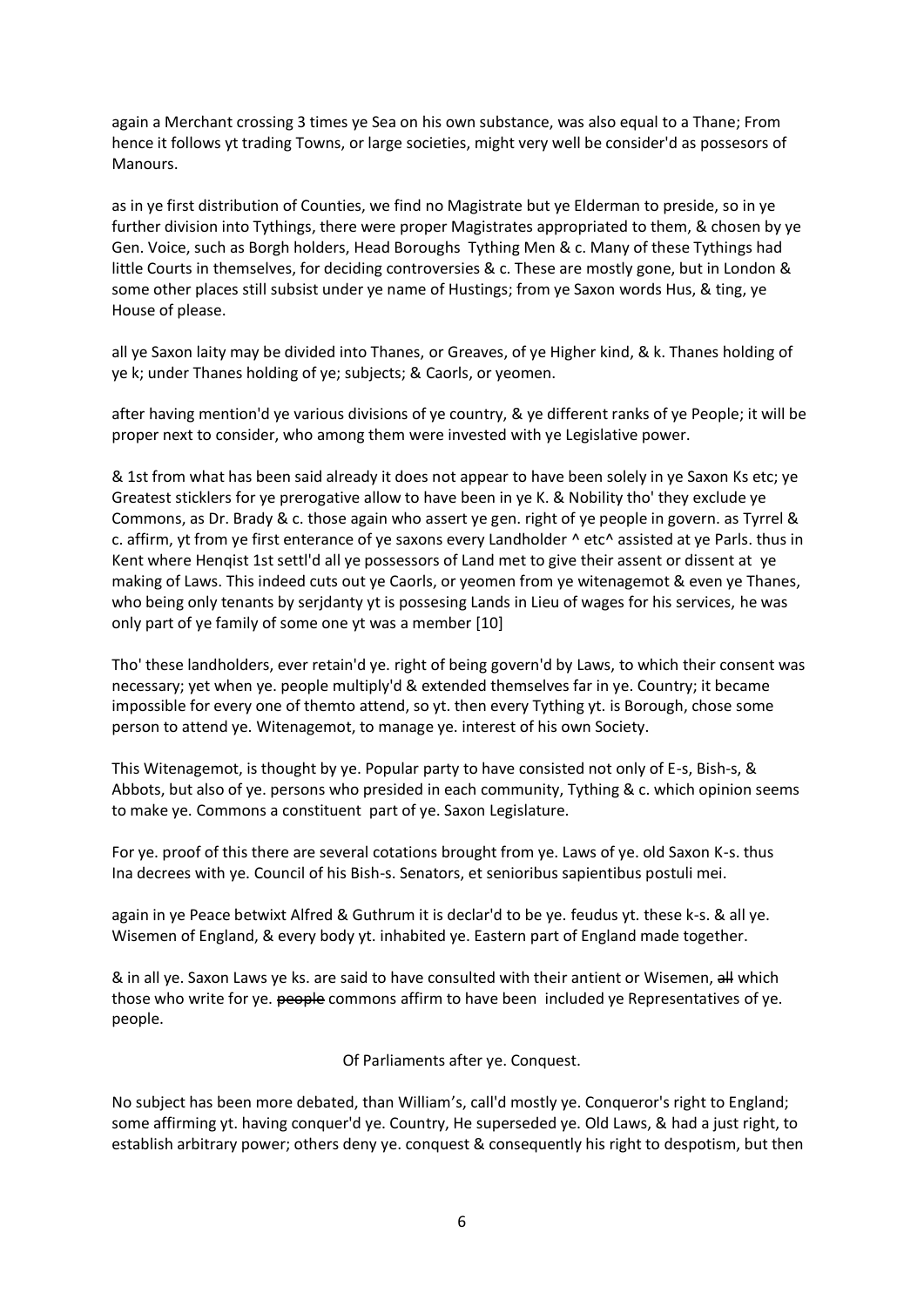they generaly attempt to prove it, by denying yt. he did commit arbitrary acts; but ye. important question whether he ^ really^ had a right to do them, is seldom touch'd, now if it can be prov'd yt. it was not conquest, & yt. He had no right to arbitrary power, his actions may in deed prove him to be a Tyrant, but cannot invalidate ye. right of ye. people yt. however invaded by him, might be Lawfuly recover'd & exercis'd when oportunity should offer, for ye. recovery of their Lawful rights; for there can be no prescription against liberty from illegal acts! [11]

To prove this let us examine two things, 1st ye power ye Norman had in his own Country, & 2ly ye causes yt brought him to England.

As to ye 1st Rollo ye Dane, William's ancestor, conquer'd Nustria with an army of Danes, Norwegians, & Swedes who all went under ye name of Normans, which they gave to their new conquest. Rollo ye Leader of this confederacy of different Nations, could have no pretence to power except what was given him by their own consent. ye new conquest was divided, & Govern. establish'd with ye opinions, & consent of all ye Chiefs, & Rollo's legitimate Issue failing, in our William's father; he was elected by ye Bs. to succeed him, & consequently had no right, but what was confer'd on him voluntarily; & to shew yt William had no right over ye very army he led into England, we read in Hist. yt ye Norman B-s. refus'd at first to attend him not being oblig'd by their allegiance to serve in foreign Wars, & tho' they at last agreed to it yet one of ye principal Normans persisted in his refusal therefore ye chiefs of his army were partners not servants in ye Expedition; & yt this idea remain'd in ye reign of William's successors' appears by ye famous answer E. Warren made, when question'd  $\epsilon f \wedge$  about  $\wedge$  ye title to his Estate, for he drawing an old sword declar'd yt his Ancestors had obtain'd their Lands by ye sword, & with it he would defend them. From all this it appears planely yt ye Normans led by William were a free People.

As to ye second thing, ye Causes of ye invasion, we shall observe yt ye Normans & English had no difference, but liv'd in a friendly intercourse & William pretended a Right to ye Crown, therefore ye war wag'd was against Harold ye Possesor & not ye Nation; & so William understood it offering to decide it by single combat so yt when he routed Harold He certainly could have no more power over ye English, than ye Person he claim'd under had; & of what extent yt was, we have seen before in treating of ye Saxon Govern.

There are two reasons asserted for William's Right of arbitrary power, one by Salmasius, which is ye addition of Dei gratia taken to ye Regal title. In answer to this let us observe yt Pere Mabillon tell's us yt Pepin ye 1st P. in Europe yt took yt addition to his title ???? chose it from having no other right to ye Crown, having aquir'd it by usurpation; & several of our 1st Clergy as Langfrank arch b. of Canterbury, & ever since ye Restoration Juxon is stiled arch b. of Canterbury Dei gratia.

ye other reason is more specious, for ye lovers of Tyranny affirm yt at ye conquest ye Govern. was military, ye military tenantry in effect composing a standing army. [12] In answer to this we shall find yt not one in 15 were under William's command, perhaps to one in 30. again  $\land$  ye  $\land$  military tenants possess'd ye greatest part of ye K-m & perform'd their

Services, by virtue of their Knights fees, which at ye lowest estimation is suppos'd to have 20£. per an this has been prov'd to have been equivalent to 40£. 200 years ago, & at ye time of ye. conquest may very reasonably be put at 500; if so we can hardly immagin an army compos'd of men of such fortunes would be ye base instruments of ye Normans tyranny.

Having thus examin'd what William could do Lawfully; we are next to see ye manner in which, he did really exert his Power, which will in some measure be ye subject of what follows.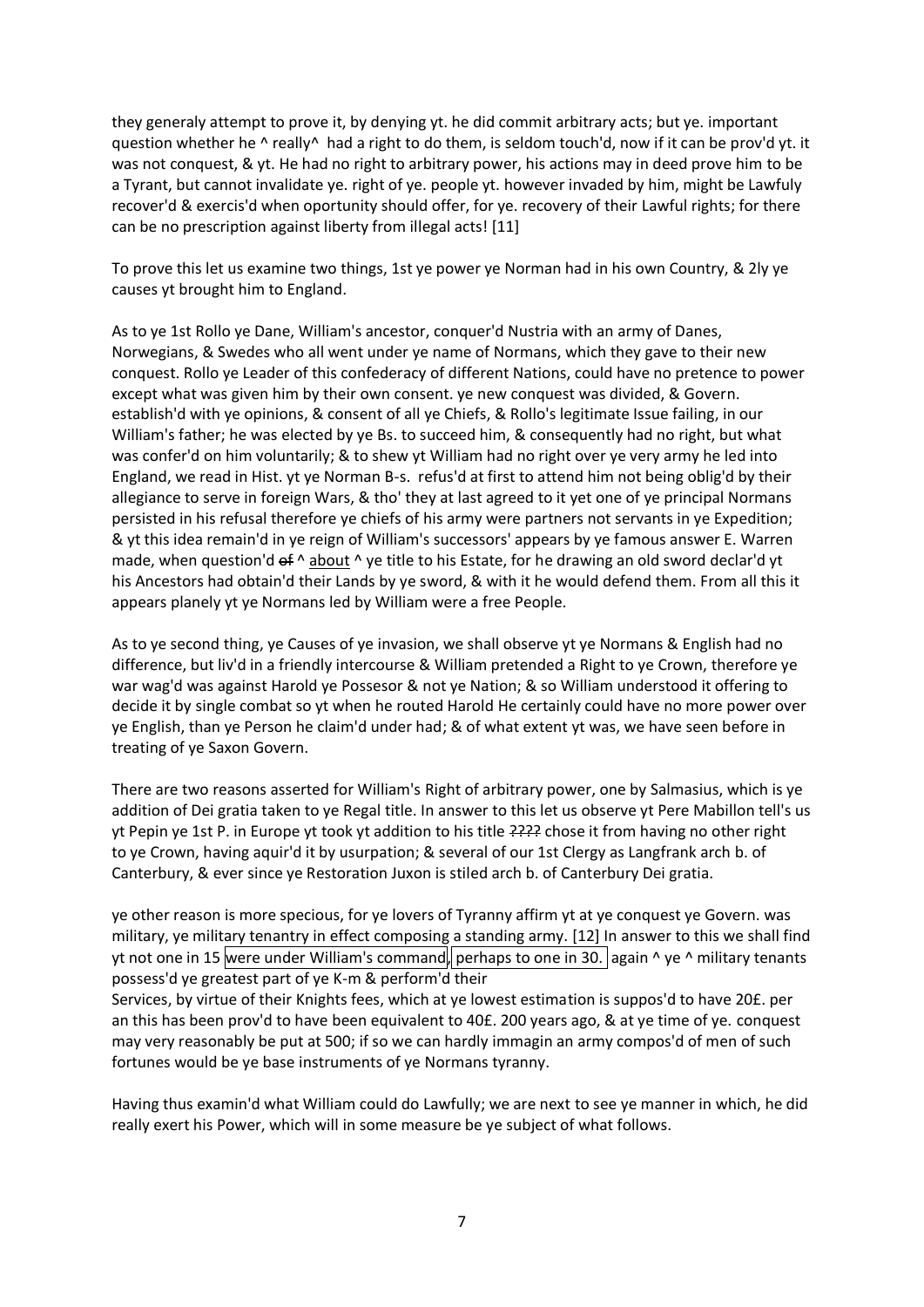As ye Saxons & Normans enter'd England with different views, so they acted in a very different manner; ye 1st exterminated ye old inhabitants, & settl'd in their Room, ye latter only asserting their P. right to ye throne, purpos'd ye Ruling, not ye destroing ye people William indeed after his Victory depriv'd all those yt resisted him of their Lands, & gave them to his followers which supposing his right Lawful, he could do with justice; as to ye rest of ye inhabitants yt stood neuter, they continued in possesion of their lands; but then they had Norman Chiefs instead of their Gerefas put over every tything, & these superiorities were made Hereditary, & not elective as among ye Saxons; these Chiefs ye Normans call'd B-s.& segnieurs, by contraction sires, & their Estates B-ies or Honours but this must not be understood of those tythings yt consisted of trading persons for ye Normans, out of a contempt to Trade & manual arts left them almost universaly in their original state, retaining in some to this day ye Saxon officers, names & Courts, & consequently yt equality which was formerly ye  $222^{\circ}$  ^ characteristick of ^ ye Saxon Govern.

For securing these new acquisitions, William introduc'd ye Norman tenures, & by yt settl'd military service in cases of invasion or rebellion fixing ye number of soldiers each Chief should bring to ye field, from which ye Ecclesiasticks were not excepted; & ye trading communities were oblig'd instead of men to furnish money, under ye name of fee-Farm Rents.

ye Tenure of Grand Serjeanty also took place, which arrose from Lands given to ye Steward, Constable, Chamberlain or Marshal of England; but whence these names  $222^{\circ}$  were us'd  $\wedge$  only to offices in ye K. Houshold, they did not creat tenures of ye Publick, but tenures of what was call Petty-Serjeanty. [13]

As ye number of ye victors were much inferior to ye English, William to destroy distinctions, & to unite them & ye Normans into one People, introduce'd Wardships & Marriages, & tho' he left ^ many of  $\wedge$  ye counties, under ye administration of Saxons E-s, yet He destroy'd their power, by making ye B-s. under them, hold immediately from ye Crown.

D. William gave part of ye Land he kept to himself, amongst his immediate followers, reserving Military service; His Confederates follow'd his example; ye lands given were call'd knights fees, & as they then amounted to above 60000. 'tis probable they forc'd many of ye English to hold their estates by ye same tenure, yt part of their inheritance, which they kept in their own power, they like ye Saxons gave it to Husbandmen to manure, reserving a proportion of ye produce themselves, these were call'd Tenants in Soccage, a word signifying ye service of ye Plough; thus they continued till H. II. time when money becoming more plenty, ye tenants, paid in lieu of part of it a Rent, & ye residue was left to ye bondmen, or lying neglected was call'd ye waste.

All these Tenures subsisted till ye 12 of Ch. II. when ye military tenures were entirely abolish'd, soccage still subsists, & so does ye bondmen's whose successors are ye Copy Holders; these retaining to this day, marks of their original servitude, for as bondmen were formerly excluded from any share in ye Legislature neither do ye Copy Holds give any right to vote at Elections.

From this account of tenures, it appears yt there were two sorts of tenants, those yt held of ye K. as chief of some manner, whose services he could transfer, to any subject, & those who held of him as chief of ye great Ld-p of ye K-m. these were call'd tenants in chief, or tenants of ye Crown, & were not transferable.

Thus far We have seen, how every body consented from their different situations to assist & support Govern. but as nothing more could be demanded from but ye services before mention'd from ye people, ye exegencies of state, requir'd other methods of support, as taxes & c. which only ye free will of ye People could give, & all authors agree yt this was settl'd in assemblies or conventions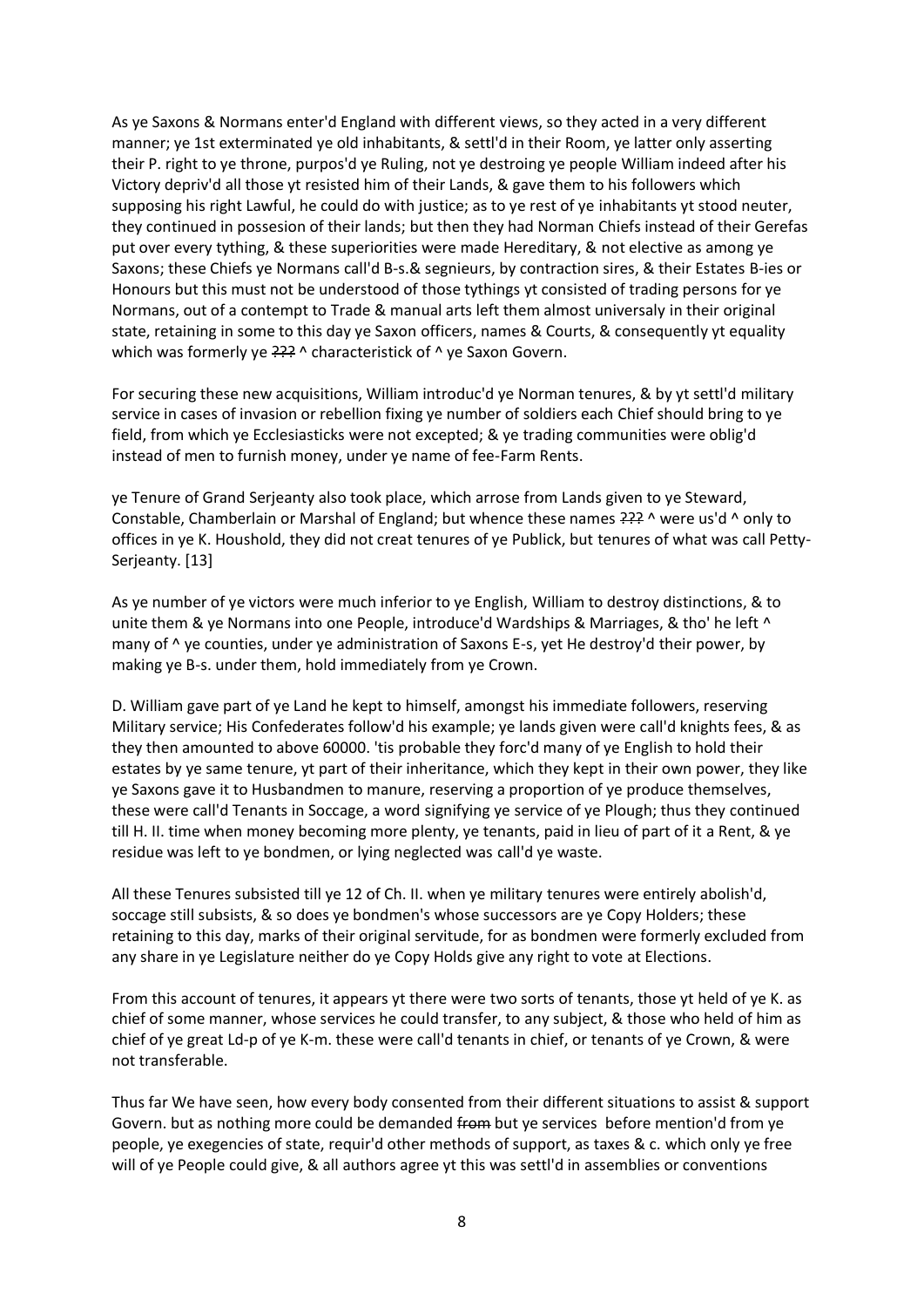of ye B-s. tho' various are ye opinions  $\wedge$  who  $\wedge$  of these B-  $\wedge$ were  $\wedge$  at this epoch [14] some affirming yt they were all ye 1st Nobility, with ye Bish-s & Miter'd abbots; others yt it ^rightly ^ included every tenant in chief of ye Crown, by whatever tenure he held. We shall at present consider ye various alegations, for & against there interpretations.

ye differnce in tenures, is created by ye differences of ye services ye tenant is bound to perform, so yt if a B-ny was a different tenure from others, they were oblig'd to perform different services which we have no account  $^{\wedge}$  of  $^{\wedge}$  it.

ye differnce of ye great Ld-p. of ye K. m, was only in extent & greatness, not in constitution. from ye lesser ld-ps. Now we know ye immediate tenants of lesser Ld-ps were stil'd B-s & ow'd attendance as part of yt. service they held their Land by; these consisted of Military Persons, Officers of ye segneury & tenants yielding profit instead of Military service; from hence it seems to follow, yt ye Parl. consisted of ye like orders of men, whose attendance was equally necessary at ye High Court of ye Great Segneury of ye K-m.

Again ye tenants by Grand serjeanty are said by ye advocates of ye People to have been B-s & yt because Richard I. in directing ye Levying a tax on ye B-s. except ye tenants by serjianty, as also yt all lands hitherto known to be held by grand serjearty was in ye Hands of ye B-s.

ye Popular Writers also observe, yt all ye immediate tenants of ye Crown were call'd B-s. till after wich these have been divided into 3 classes, E-s B-s & Tenants by Knights service, but this distinction seems but ill founded;

1st as to E-s & B-s they are by many good authors affirm'd to be ye same

We have already observ'd yt E-s & B-s ^in Europe^ antiently held of ye K-m. not of ye K. only. We must now prove it was so in this K-m at ye Norman invasion. 1st many of ye persons who came over with William, had no dependence on him. Ye Norman B-s yt held of ye Community in their own country, would hardly have submitted to be on ye same footing with His Vassals; not one of ye Norman Ks tho' with high notions of prerogative, ever assum'd ye power [15] of depriving a B. of his B-y without Parl; many disclaim'd it even, & Some have in such cases demanded ye judgement of ye Peers; add to this yt in all old tracts, as in ye Register & c. they call'd ye B-s, Barones Regni, not Regis.

yt ye Power of ye Bs over their Vassals may be prov'd several ways, to be equal to what ye K. had over His

1°. by their origin which has been already mention'd

2<sup>o</sup>. by their names, which in Old writers are Pricepses Reguli & Reges.

3°. by ye form of making them, which in yt of Hugh Laysus E. of Chester, we find these words, tenendum ita libere at gladium, sicut ipse Rex tenebat Regnum Angliae

4<sup>o</sup>. by ye Power they exercis'd, for they receiv'd homage in fealty, they made Laws in their courts, & Judge'd there & by a Law of H. II 'tis expressly provided yt ye Bs Vassals, shall not be forc'd to abide by ye determination of ye K. court; they gave Boroughs a Right to send members to Parl. they coin'd money to Steven's time, & their vassals yielded them ye same aids tallages, & services, ye K. had of His, nor were these Vassals falliable to ye k. In ye famous act of ye 25th of Ed. III. killing K or Ld. goes under ye Common name of treason; ye attendance of Vassals at Court leets is in old books cal'd suit real, from ye French ^ word ^ Royal.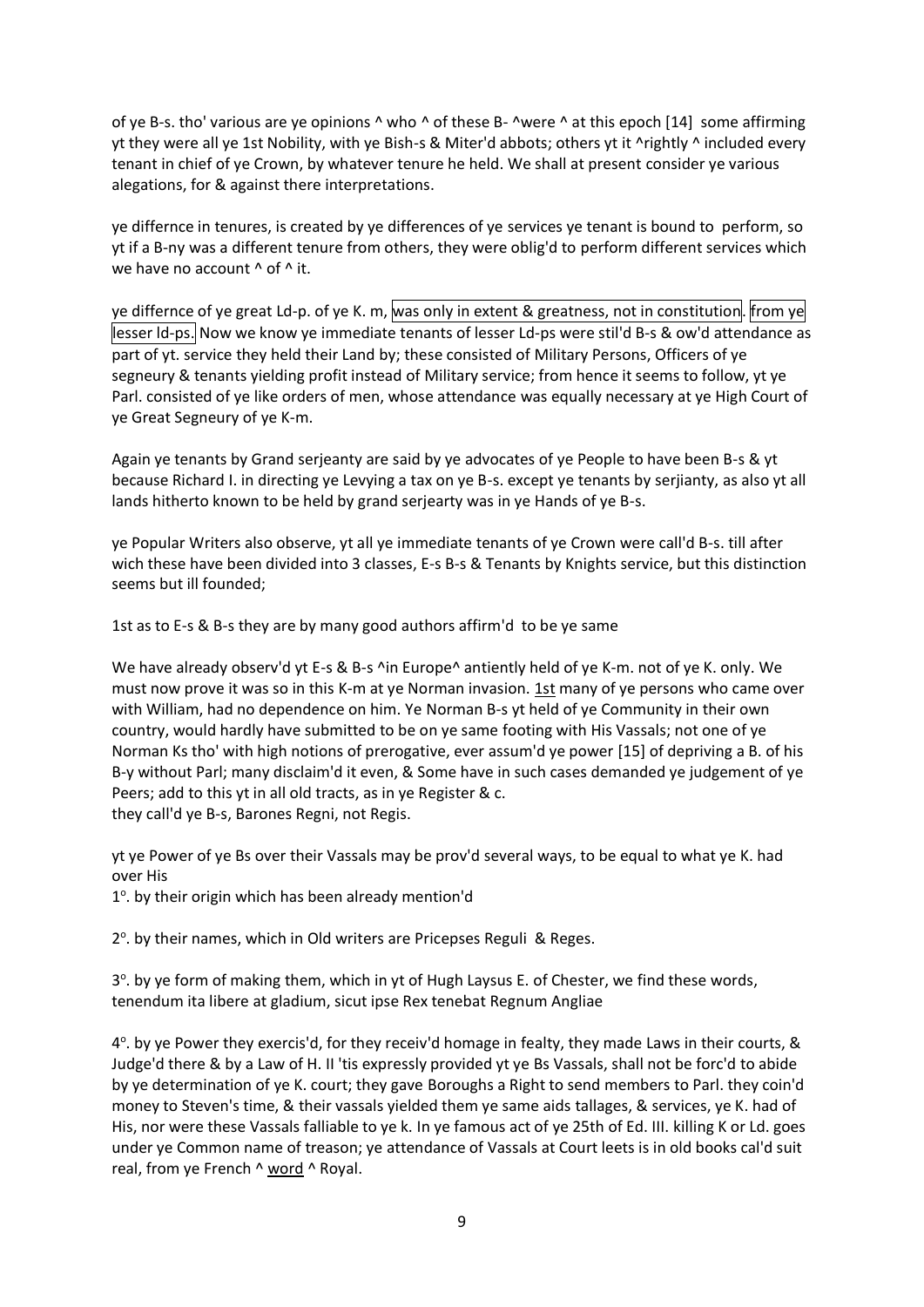## II. As to tenants by Knights service

This subdivision arrose from ignorance of antiquity; if by Knights service; or military Tenant, we are to understand one who held immediately of ye Crown, for leading a number of men they were then no doubt E-s or B-s yt if it ment nothing but a Persons own service without followers, there was no such holding  $\wedge$  of ye Crown  $\wedge$  till some time after William.

But tis certain, yt all who held then of ye Crown were B-s. for all tenants of ye Crown paid relief to him; & yt all these B-s had some military tenants, call'd vavassors, who paid relief to them.

ye word B. also comprehended Burghers who held their Boroughs from ye Crown.

All Boroughs may be divided into those originally so, & those yt in time became so.

ye manner of making a Borough, seems to have been ye selecting a place in any manour, either belonging to K. or Peer, inhabited by Tradesmen, this was let by Ld. or K. to ye inhabitants in fee farm ^ or Serjeanty ^ [16]

All other duties & services releas'd & so seperated from ye Seignours yt ye inhabitants had no superiors but k. & Parl. & so without any particular grant in their Charter, in consequence of their infranchisement, came to have a right in ye Legislature, just as a copyholder now a days infranchis'd has a right of voting.

Writers for absolute Monarch, assert on ye contrary yt this right is ye pure grace of ye superior, this is attempted to be prov'd by producing charters, where ye confirmation of this Right is found.

But ye Popular Writers affirm yt ye oldest Charter with such a clause is in Ed. IV. time, therefore, if Boroughs have yt right only by Charter, all those who have charters before it having no such clause, cannot send Representatives, which is absurd.

In these Boroughs, ye community exercis'd ye same powers, yt E-s. or B-s. did, but many falling into decay, these powers are lost; in many they still subsist as in London; tho' numbers of them are not exerted.

In William's time we meet with several instances of ye Burghers in Towns being call'd B-s. in Doomsday ye Burghers of London & Warwick are call'd B-s.

ye Inhabitants of ye Cinque Ports, keep ye old appelation of B-s. to this day, & they like ye City of London, hold from ye crown by grand serjeantry, & in consequence carry ye Canopy at a Coronation, as ye Mayor of London does ye Cap

ye Popular Writers affirm from all yt has been said, yt ye word B. denotes all ye immediate Tenants of ye Crown, yt is besides ye Ecclesiasticks, Es, B-s & Burghers; & yt as ye Parl in William was compos'd of B-s. under yt word was comprehended ye three above mention'd ranks of Laymen.

Most of our best Writers allow yt Citizens, & Burgesses sate long in Parl. before Knights of ye shire; & yt both Hs sate originally together. We have seen yt Boroughs were vested with this right in ye Saxons time, a thing most agreable to their notions & to common sense for according to them, Freedom consisted in ^a persons^ being subject to no Laws but those to which he himself consents, so yt ye Boroughs could not have been call'd free without a share in ye Legislature, consequently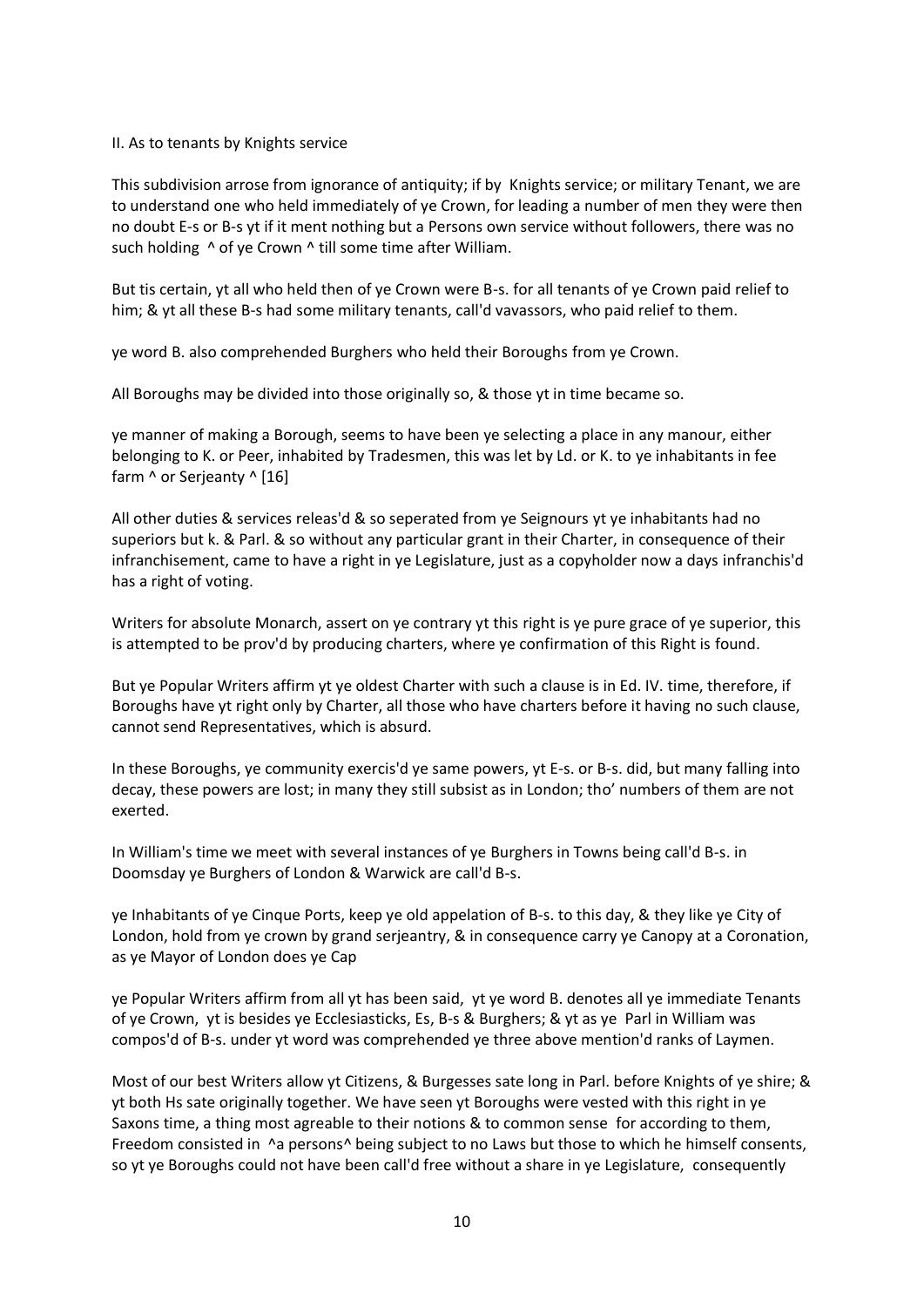### a Representative in Parl. XXXXX

#### XXXXX [on reverse fo. 15]

We have seen yt ye Parl. consisted of E-s, who presid'd in ye County Courts; B-s yt were chief in ye Court B; & representatives of ye Buroughs, where ye community judg'd; Here then appears ye reason, why writs of error lay from these lesser Courts to Parl; & why therefore Parl was ye supreme Court of judicature; since it was most just, for an appeal to be made from an inferior Court, to one yt contain'd ye Representatives of the whole Nation; but ye short time of ye sitting of Parl. being insufficient from ye number of controversies cognizable there, this occasion'd the appointing 3. Comees one for state affairs, from whence came ye Privy Council; another for criminal matters, which produc'd ye K. Bench, & third to regulate ye receipts & perhaps disbursements of ye Publick money, which we now call ye Exchequer.

Govern. remain'd in this situation till Stephen's time; who to preserve his injust possesion, alter'd ye Constitution in two considerable branches, E-s, & Military B-s. of ye 1st he made several without Counties appropriated to them.

As to ye B-s. many of their B-ies being forfeited by ye civil wars, betwixt Stephen Maud, & H. II these Ps. to reduce ye B-s. power, split ye esheats into several small tenancies in Chief yt held immediately of ye Crown, & from hence probably arose [17] ye distinction of greater & lesser B-s. H. II. annull'd all ye E-doms made without Counties. But with regard to ye B-s he continued dividing them into small fees ye service reserv'd by this K. being only 5 knights as these numerous Crown Tenants, could only be judges in Parl & yt yt sate seldom long enough to decide all controvercies, they were oblig'd in these times, to institute itenerant justices, which is remarkable, as 'tis ye 1st or 2d instance, of ye Legislative & judicial Powers being seperated, & was then thought a grievance.

Things continued in ye same way under Richd. but K. John in creating E-s. instead of allowing them ye profit of ye County which was gen-ly a third, he gave them a small pension, & reserv'd ye rest for himself.

ye Profits of ye E-doms being thus taken away, they gave themselves little trouble about ye County Courts, & these declining, occasion'd ye erection of ye Common Pleas; by this means they also lost ye influence in their Counties, which pav'd ye for Lds. Lieuts who were 1st appointed in Ed. II. time.

About this time we first hear of E-s. appointed by Patent, at 1st they were Elective, & how they were made afterwards does not appear; till this Æra. There is however a great dispute, whether these Patents, were acts of Royal power or of Parl.

But we shall not touch upon yt at present, as it is a dubious case, & more speculative than practical. This increase of Tenants in chief produc'd a very unequal Representation of ye k-m. & became so great a grievance, yt it is remidied by a particular clause in ye M Ch. by this there is a distinction made, between ye greater & lesser B-s. ye 1st were to be severally summon'd to Parl. as to this day. ye lesser B-s. were summon'd in gen. & being excluded from sitting singly in Parl. they were to send Representatives for their body, & they now begun to cease being call'd B-s. but reciev'd ye name of military tenants; & ye Representative was call'd Knights ^ which ^ was borrow'd from ye Saxon yt signifies military tenants, & as they Represented whole ^ shires or ^ Counties, were call'd knights of ye shires; & as ye persons title of E. Bish. & c. us'd to be incerted in Deeds now ye great Bs began to write B-s of their chief Castles.

This clause in M. h. directs a summons for these lesser B-s. to be in 40. days as there is always one County Court held in yt time, to this none but these tenants of ye Crown came, & had a right of voting, till by ye 9th. of H. VI. this right was extended to 40s. freehold. [18]